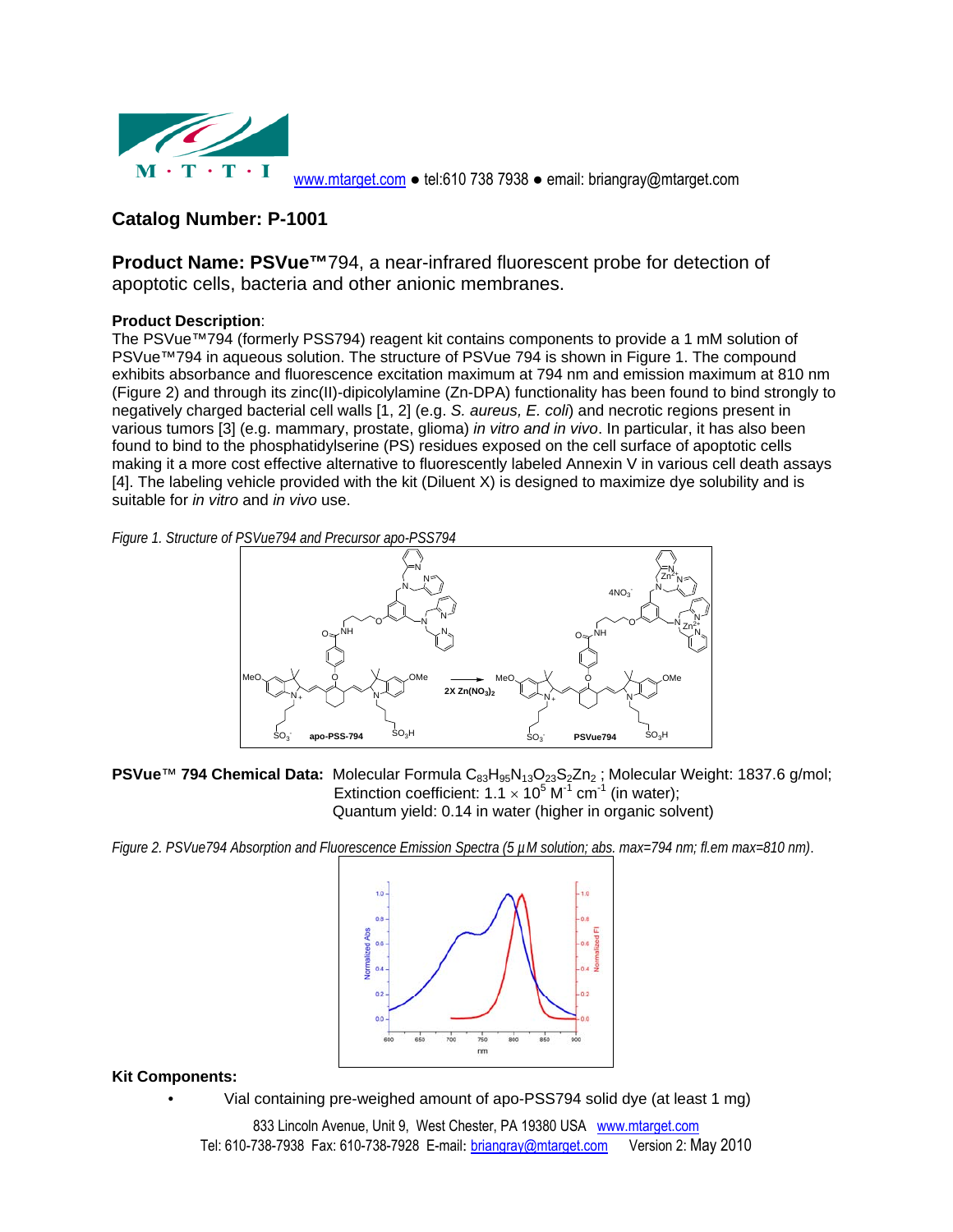- Vial of Diluent X (1 mL)
- Vial of 4.2mM zinc nitrate solution in diluent X (1 mL)

## **Storage/Stability:**

- For long term storage, the kit maybe refrigerated at  $4-8^{\circ}$ C. Bring to room temperature before use.
- Once formulated the PSVue794 dye stock must be protected from bright direct light and examined for crystals prior to use. If crystals are noted in the dye stock, it can be warmed slightly to 40 $^{\circ}$ C in a water bath and sonicated or vortexed to redissolve the crystals.
- The PSVue794 1 mM stock solution should be stored at 4  $\degree$ C and is best used within 5 days.

### **Formulation Procedure to Prepare 1mM stock solution**:

- 1. Using pre-weighed apo-PSS solid supplied, prepare a 2 mM solution of apo-PSS-794 (i.e. 2.92mg/mL) in Diluent X in the 2 mL vial. [Note: Make sure the solid is fully dissolved]
- 2. Add an equal volume of 4.2 mM zinc nitrate solution provided to the apo-PSS-794 from step 1.
- 3. Place the solution in a water bath at  $40^{\circ}$ C and shake frequently for 30 minutes to ensure complete complexation.
- 4. A clear green colored solution of 1 mM PSVue794 should be obtained.
- 5. Keep solution from step 4 in a water bath at  $37-40^{\circ}$ C until use.
- 6. Typical doses of PSVue794 for *in vivo* tumor imaging studies are 3-4 mgs/kg [3]. For bacterial imaging in mice a dose of 75uL of 1 mM PSVue794 has been reported [1, 2].

#### **In Vitro Cell Staining Conditions:**

- 1. A typical concentration of PSVue794 used for *in vitro* cell labeling studies is 10µM [1, 3].
- 2. The recommended buffer for *in vitro* cell staining is a TES [N-tris-(hydroxymethyl)-methyl-2 aminoethane sulfonic acid] buffer system comprising (5 mM TES, 145 mM NaCl, pH=7.4), as used in references [1], [5] and [6].TES buffer should also be used for any wash steps after labeling.
- Note: PBS buffer can cause problems for *in vitro* cell staining using PSVue dyes due to the presence of anionic phosphate therefore it should NOT be used for *in vitro* studies.

## **In Vitro Imaging Conditions:**

Near infrared fluorescence images can be captured using a Photometrics Cascade 512B CCD and a Cy7 filter set (Exciter HQ710/75x, Dichroic Q750LP, Emitter HQ810/90m).

## **In Vivo Imaging Conditions:**

Kodak 4000MM imaging station (or similar) configured for epi-illumination. Illuminate animal with filtered light at either:

- (i)  $755 \pm 20$  nm and collect emission fluorescence at 830  $\pm$  10 nm (2, 3), or
- (ii)  $750 \pm 10$  nm and collect emission fluorescence at 830  $\pm$  20 nm (3), or
- (iii)  $720 \pm 35$  nm and collect image intensity at  $790 \pm 35$  nm by CCD camera during a 60s acquisition period [1, 2].

#### **References:**

- 1. Leevy, W. M.; Gammon, S. T.; Jiang, H.; Johnson, J. R.; Maxwell, D. J.; Marquez, M.; Piwinica-Worms, D.; Smith, B. D. *Optical imaging of bacterial infection in living mice using a fluorescent nearinfrared molecular probe*. J. Am. Chem. Soc. **2006**, *128*, 16476-16477.
- 2. Leevy, W. M.; Gammon, S. T.; Johnson, J. R.; Lampkins, A. J.; Jiang, H.; Marquez, M.; Piwinica-Worms, D.; Smith, B. D. *Noninvasive optical imaging of staphylococcus aureus bacterial infection in living mice using a bis-dipicolylamine-zinc (II) affinity group conjugated to a near-infrared fluorophore*. Bioconjugate Chem. **2008**, *19*, 686-692.
- 3. Smith, B. A.; Akers, W. J.; Leevy, W. M.; Lampkins, A. J.; Xiao, S.; Wolter, W.; Suckow, M. A.; Achilefu, S.; Smith, B. D. *Optical imaging of mammary and prostrate tumors in living animals using a*